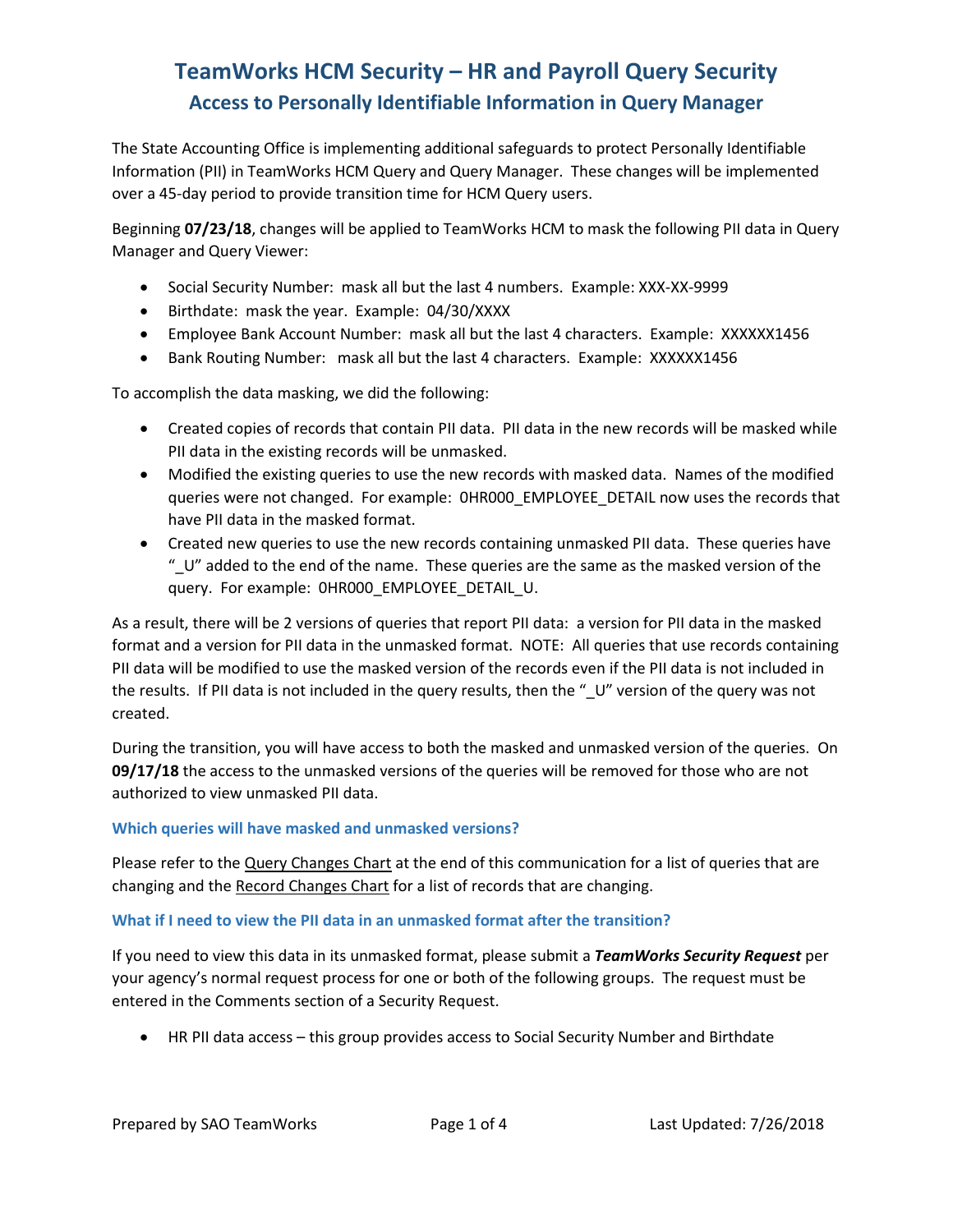• Payroll PII data access – this group provides access to Social Security, Employee Bank Account Number and Bank Routing Number.

Agency Security Officers have been notified of this change and will be able to process your request.

#### **How will private queries be affected?**

You will need to modify your private queries to use the version of the record that masks the data before **09/17/18**. After this date, you will no longer be able to access your private queries. If you receive access to unmasked PII data, then you do not need to modify your queries.

#### **Action Items**

- If approved to view PII data by your agency, request access through your agency's security process. Once your access has been granted, validate that you can see the '\_U' version of the queries listed below in the **Query Changes Chart**.
- If you have private queries and you have not been approved view PII data, you will need to modify any of your private queries that use any of the Current Records in the **Record Changes Chart** below. The queries will need to be modified to use the new Replacement Records.

Query modifications need to be completed before **09/17/18**.

**Tip**: Make a copy of your query and/or take screen shots of all tabs in Query Manager before making any changes. Please delete your copy once you have verified your query.

**Tip:** When you delete a record from a query, *all references to the record, such as fields, criteria, expressions and prompts will be deleted from your query*. You will need to re-add all items. Pay special attention to the criteria to ensure you add the criteria correctly.

#### **Questions?**

SAO will be hosting a webinar on two different dates to review this change and provide an opportunity for you to ask questions. The same information will be presented in both webinars. Representatives from TeamWorks HCM and HCM Security will be available.

These webinar sessions are scheduled for one hour however we do not expect them to take longer than thirty minutes. You may send questions prior to the first webinar session on 7/24 to Brandon.Reed@sao.ga.gov, and we will try our best to answer those questions during both sessions.

**Please join us at one of the following sessions:**

**Session 1 Tuesday, July 24, 2018 1:00 PM - 2:00 PM EDT** [Register](https://na01.safelinks.protection.outlook.com/?url=https%3A%2F%2Fattendee.gotowebinar.com%2Fregister%2F7111335936442727169&data=02%7C01%7Cbrandon.reed%40sao.ga.gov%7Cc9efdffc9cf14022a75d08d5ee6bd1e9%7C512da10d071b4b948abc9ec4044d1516%7C0%7C0%7C636677069204134485&sdata=och1FJvU0eow0gY2U%2BSdwqWcUbNH20RywApa0EVAwCM%3D&reserved=0)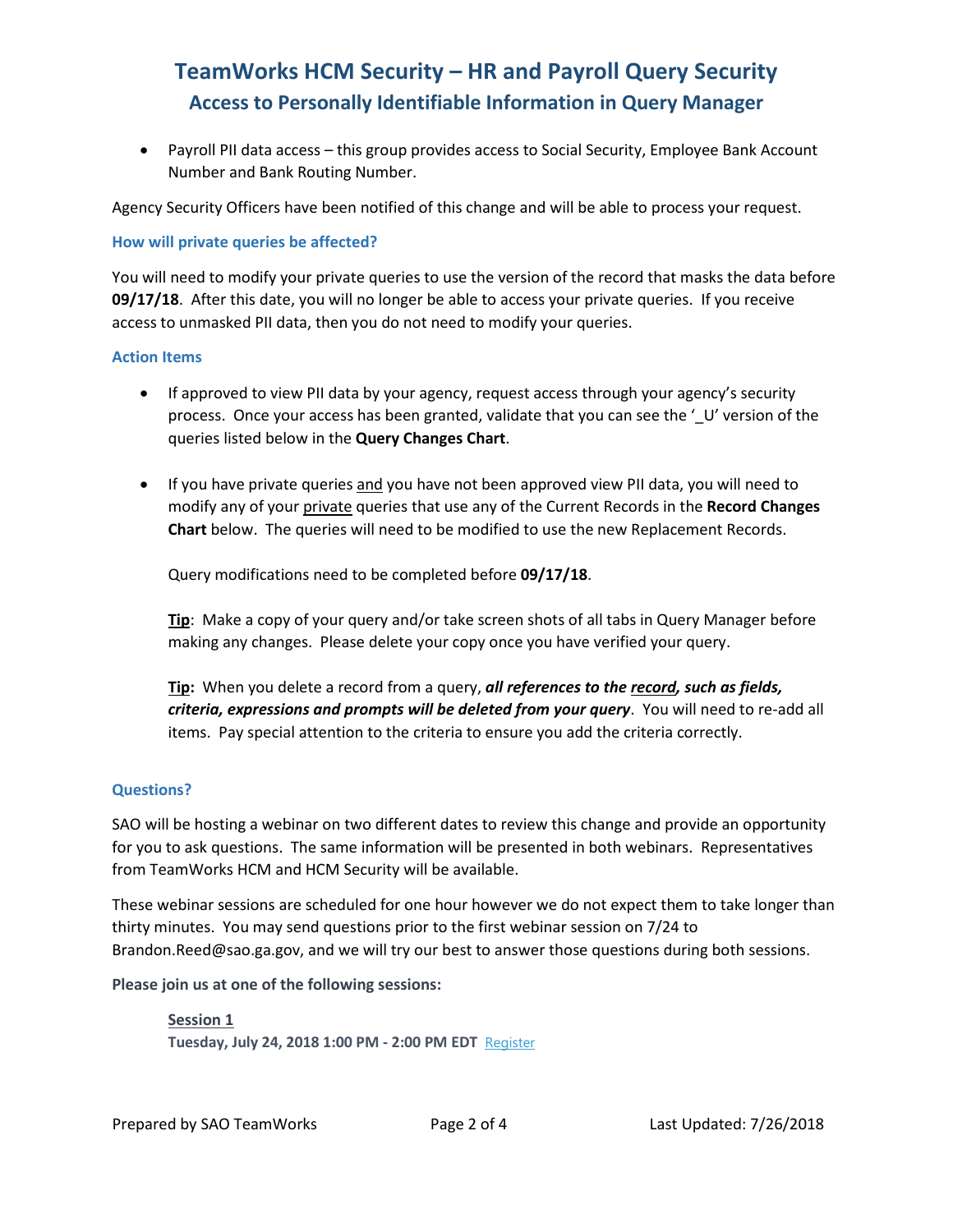**Session 2 Thursday, July 26, 2018 2:00 PM - 3:00 PM EDT** [Register](https://na01.safelinks.protection.outlook.com/?url=https%3A%2F%2Fattendee.gotowebinar.com%2Fregister%2F8122276405043374337&data=02%7C01%7Cbrandon.reed%40sao.ga.gov%7Cd7a5e9585b744b95262608d5ee6cefbf%7C512da10d071b4b948abc9ec4044d1516%7C0%7C0%7C636677073997776533&sdata=21w2354rzjFVYkycGiWfAQX0ec0XQ%2Fh8QQ%2FGC24bqW4%3D&reserved=0)

**Session 3**

**Tuesday, August 7, 2018 2:00 PM - 3:00 PM EDT** [Register](https://na01.safelinks.protection.outlook.com/?url=https%3A%2F%2Fattendee.gotowebinar.com%2Fregister%2F6730674015790640897&data=02%7C01%7Cbrandon.reed%40sao.ga.gov%7C143a11a9f2614dd7f4fe08d5ee6d4ddf%7C512da10d071b4b948abc9ec4044d1516%7C0%7C0%7C636677075577034633&sdata=5TrsAg5dxbS0K%2F9BC0rOoHJXWCyRuev0GBgD7x%2BK%2FQI%3D&reserved=0)

You can also contact the SAO Customer Service Center at:

404-657-3956 888-896-7771 [HCM@sao.ga.gov](mailto:HCM@sao.ga.gov)

#### **Modified and New Queries**

The table below provides the list of public queries with PII data. The first column lists the queries which will be modified to display only masked PII data. The second column provides the new versions which provide PII data in an un-masked format. The Security Request column provides the security access needed to be able to view un-masked data.

| <b>Query Changes Chart</b>                  |                                          |                                          |  |  |
|---------------------------------------------|------------------------------------------|------------------------------------------|--|--|
| <b>Modified Query</b><br>PII Data is masked | <b>New Query</b><br>PII Date is unmasked | <b>Security Request</b><br><b>Access</b> |  |  |
| 0HR000_EMPLOYEE_DETAIL                      | 0HR000_EMPLOYEE_DETAIL_U                 | HR PII data access                       |  |  |
| 0HR000_EMPLOYEE_DETAIL_AUDIT                | 0HR000_EMPLOYEE_DETAIL_AUDIT_U           | HR PII data access                       |  |  |
| 0HR001_EMPLOYEE_STATUS_INFO                 | 0HR001_EMPLOYEE_STATUS_INFO_U            | HR PII data access                       |  |  |
| 0HR002_EMPLOYEE_TURNOVER_ACTNS              | 0HR002_EMPLOYEE_TURNOVER_ACT_U           | HR PII data access                       |  |  |
| 0HR002_EMPL_TURNOVER_ACTNS_NEW              | 0HR002_EMPL_TURNOVER_ACTNS_N_U           | HR PII data access                       |  |  |
| OHROO6_BIRTHDAY_LISTING                     | 0HR006_BIRTHDAY_LISTING_U                | HR PII data access                       |  |  |
| OHROO7_EMPLID_XREF                          | 0HR007_EMPLID_XREF_U                     | HR PII data access                       |  |  |
| OHR025_HIRE_ACTIONS_FIX                     | 0HR025_HIRE_ACTIONS_FIX_U                | HR PII data access                       |  |  |
| 0HR026_EMPLOYEE_DEMOGRAPHICS                | 0HR026_EMPLOYEE_DEMOGRAPHICS_U           | HR PII data access                       |  |  |
| 0PH003A_EMP_DETAIL_AS_OF_ALL                | 0PH003A_EMP_DETAIL_AS_OF_ALL_U           | HR PII data access                       |  |  |
| 0PY045_DIR_DEPOSIT_INFORMATION              | 0PY045_DIR_DEPOSIT_INFORMATI_U           | Payroll PII data access                  |  |  |
| OPYO60 ESS DIR DEPOSIT TRANX                | OPY060 ESS DIR DEPOSIT TRANX U           | Payroll PII data access                  |  |  |

**Note:** Some of the names for the new queries had to be shortened due to the size limit for query names.